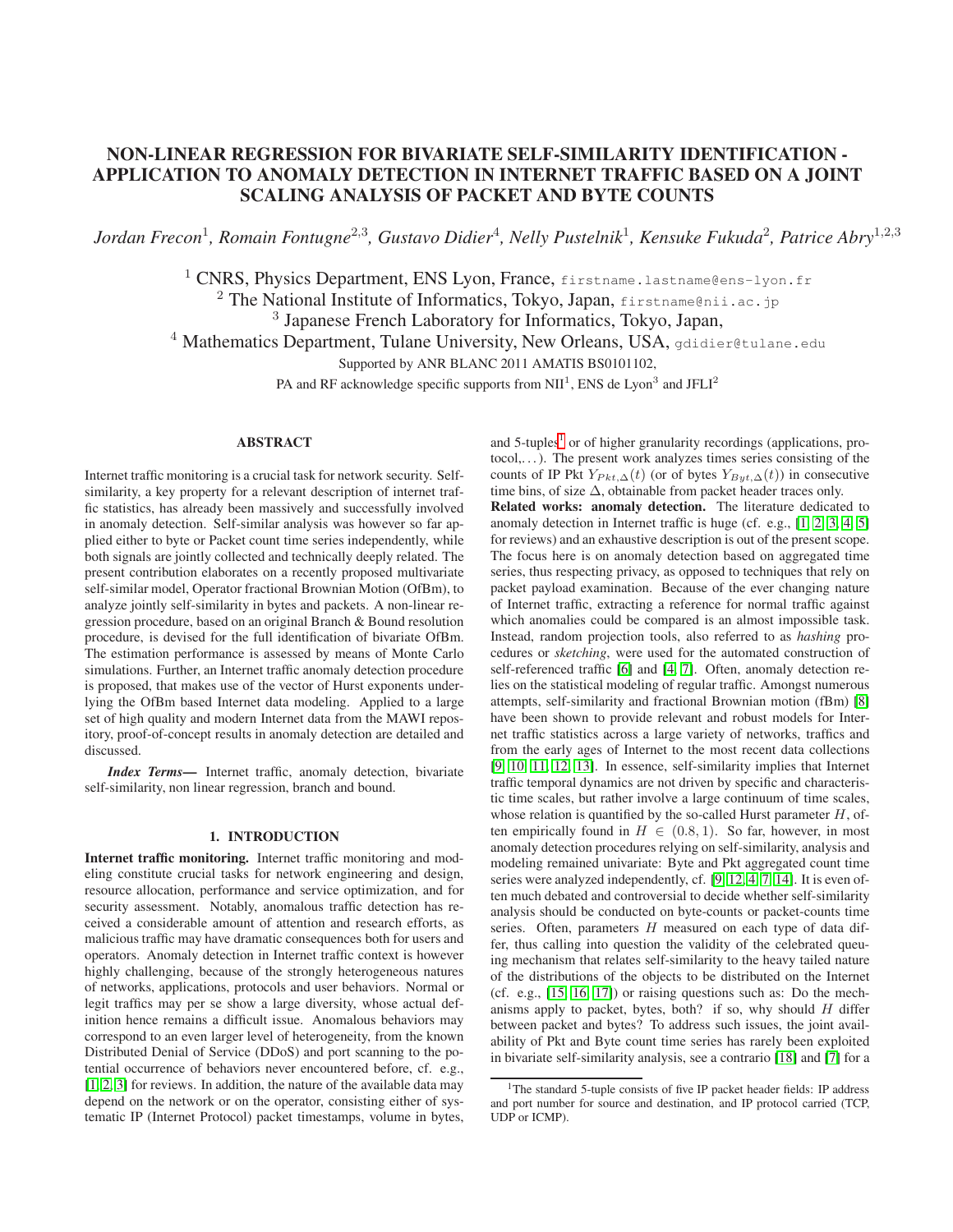preliminary comparisons of self-similarity exponents computed independently on  $Y_{Pkt, \Delta}(t)$  and  $Y_{Byt, \Delta}(t)$ .

Goals, contributions and outline. The present contribution makes use of a recently proposed multivariate self-similar model, Operator Fractional Brownian motion (OfBm) [\[19,](#page-4-18) [20\]](#page-4-19), to model joint selfsimilarity of bytes and packets as well as to construct an anomaly detection procedure that exploits OfBm parameters. The definition of OfBm is detailed in Section [2,](#page-1-0) and complemented with the study of its wavelet analysis, that incorporates an original tunable *fractional integration* parameter that permits coping with the specific nature of Internet data. Another specificity of the present work consists in formulating the estimation of the full set of OfBm parameters as a non linear regression (cf. Section [3\)](#page-1-1). In addition, an original Branch & Bound procedure is devised to minimize the corresponding functional. The estimation performance is assessed by means of Monte Carlo simulations conducted on synthetic OfBm, that mimic Internet data properties. An anomaly detection procedure is then constructed on OfBm parameters estimated from bytes and packets time series, and applied to a large set of high quality and recent Internet data, from the MAWI repository [\[21\]](#page-4-20), described in Section [4.](#page-2-0) Results are discussed in Section [5.](#page-2-1)

# <span id="page-1-0"></span>2. BIVARIATE OFBM AND WAVELET ANALYSIS

Definitions. The general definitions of OfBm can be found in [\[22,](#page-4-21) [20\]](#page-4-19) as the only multivariate Gaussian self-similar process with stationary increments. The definitions here are restricted to the class of bivariate time-reversible OfBm  $\{Y(t) = (Y_1(t), Y_2(t))\}_{t \in \mathbb{R}}$ . Let  ${X(t) = (X_1(t), X_2(t))}_{t \in \mathbb{R}}$  denote 2 fBms, with auto and crosscovariance functions written as:  $\mathbb{E} X_p(t)X_{p'}(s) =$ 

<span id="page-1-2"></span>
$$
\Sigma_X(p, p')/2(|t|^{H_p + H_{p'}} + |s|^{H_p + H_{p'}} - |t - s|^{H_p + H_{p'}}), \quad (1)
$$

with  $(p, p') \in \{1, 2\}^2$ , with  $0 < H_1 \leq H_2 < 1$ , and where  $\Sigma_X \equiv$  $\mathbb{E} X(1) X^*(1)$ .

Process  $X$  is well defined if and only if [\[23,](#page-4-22) [19\]](#page-4-18):

$$
g(H_1, H_2, \rho_x) \equiv \Gamma(2H_1 + 1)\Gamma(2H_2 + 1)\sin(\pi H_1)\sin(\pi H_2) - \rho_x^2 \Gamma(H_1 + H_2 + 1)^2 \sin^2(\pi(H_1 + H_2)/2) > 0.
$$
 (2)

Further, let W denote a 2  $\times$  2 invertible matrix, then  ${Y(t) =$  $(Y_1(t), Y_2(t))\}_{t\in \mathbb{R}}$  is defined as  $\{Y(t)\}_{t\in \mathbb{R}} = \{WX(t)\}_{t\in \mathbb{R}}$ . A parsimonious parametrization of  $Y(t)$ , in 7 parameters accounting for under-determinations,  $\Theta = (H_1, H_2, \rho_x, \sigma_{x_1}, \sigma_{x_2}, \beta, \gamma)$ , has been proposed [\[24,](#page-4-23) [25,](#page-4-24) [26\]](#page-4-25):

$$
W = \begin{pmatrix} \frac{1}{\sqrt{1+\gamma^2}} & \frac{\beta}{\sqrt{1+\beta^2}} \\ \frac{-\gamma}{\sqrt{1+\gamma^2}} & \frac{1}{\sqrt{1+\beta^2}} \end{pmatrix}, \Sigma_X = \begin{pmatrix} \sigma_{x_1}^2 & \sigma_{x_1} \sigma_{x_2} \rho_x \\ \sigma_{x_1} \sigma_{x_2} \rho_x & \sigma_{x_2}^2 \end{pmatrix} . \tag{3}
$$

**Wavelet analysis.** Let  $Y^{\delta}$  denote the increment process of  $Y: Y_p^{\delta}(t) =$  $Y_p(t+1) - Y_p(t)$ ,  $p = 1, 2$ . The multivariate discrete wavelet transform (DWT) of  $Y^{\delta}$ ,  $(D_{y_1}(j,k), D_{y_2}(j,k))$ , is defined as:

$$
D_{\mathbf{y}_{\mathrm{p}}}(j,k) = \int_{\mathbb{R}} \psi_{j,k}(t) Y_p^{\delta}(t) \mathrm{d}t,\tag{4}
$$

<span id="page-1-5"></span>where 
$$
\{\psi_{j,k}(t) = 2^{-j(0.5-\mu)}\psi_0(2^{-j/2}t - k)\}_{(j,k)\in\mathbb{Z}^2}
$$
 (5)

denotes the collection of dilated and translated templates of  $\psi_0$ , an oscillating reference pattern with joint time and frequency localization. It is referred to as the mother wavelet and further characterized by its number of vanishing moments  $N_{\psi}$ , a positive integer, defined as  $\forall n = 0, \ldots, N_{\psi} - 1$ ,  $\tilde{\int}_{\mathbb{R}} t^k \psi_0(t) dt \equiv 0$  and  $\int_{\mathbb{R}} t^{N_{\psi}} \psi_0(t) dt \neq 0$ .

For a detailed introduction to wavelet transforms, interested readers are referred to e.g., [\[27\]](#page-4-26). We have introduced an additional parameter  $\mu$  (compared to classical definition) which acts as a fractional integration parameter [\[28\]](#page-4-27) and whose practical crucial role is detailed in Section [4.](#page-2-0)

Combining Eq. [\(1\)](#page-1-2) with  $Y(t) = W X(t)$ , and using  $\eta_{j,h} = \frac{1}{2} \int_{\mathbb{R}^2} (|u + 2^{-j}|^{2h} + |u - 2^{-j}|^{2h} - 2|u|^{2h}) \psi_0(v)\psi_0(v-u)^* du dv$ , it can be shown that [\[25,](#page-4-24) [26\]](#page-4-25):

<span id="page-1-6"></span>
$$
\mathbb{E}D_{\mathbf{y}}(j,k)D_{\mathbf{y}}(j,k)^{*} = \begin{pmatrix} (E_{11}(\Theta))_{j} & (E_{12}(\Theta))_{j} \\ (E_{12}(\Theta))_{j} & (E_{22}(\Theta))_{j} \end{pmatrix} \tag{6}
$$

with 
$$
(E_{11}(\Theta))_j = (1 + \gamma^2)^{-1} \sigma_{x_1}^2 \eta_{j,H_1} 2^{j(2H_1 + 1 + 2\mu)}
$$
  
+2 $\beta (1 + \beta^2)^{-1/2} (1 + \gamma^2)^{-1/2} \rho_x \sigma_{x_1} \sigma_{x_2} \eta_{j,H_1} \frac{H_1 + H_2}{2} 2^{j(H_1 + H_2 + 1 + 2\mu)}$   
+  $\beta^2 (1 + \beta^2)^{-1} \sigma_{x_2}^2 \eta_{j,H_2} 2^{j(2H_2 + 1 + 2\mu)},$  (7)

$$
(E_{12}(\Theta))_j = -\gamma (1 + \gamma^2)^{-1} \sigma_{x_1}^2 \eta_{j,H_1} 2^{j(2H_1 + 1 + 2\mu)}
$$
  
 
$$
+ (1 - \beta \gamma)(1 + \beta^2)^{-1/2} (1 + \gamma^2)^{-1/2} \rho_x \sigma_{x_1} \sigma_{x_2} \eta_{j,H_1} \frac{H_1 + H_2}{2} 2^{j(H_1 + H_2 + 1 + 2\mu)}
$$
  
 
$$
+ \beta (1 + \beta^2)^{-1} \sigma_{x_2}^2 \eta_{j,H_2} 2^{j(2H_2 + 1 + 2\mu)}, \quad (8)
$$

<span id="page-1-7"></span>
$$
(E_{22}(\Theta))_j = \gamma^2 (1 + \gamma^2)^{-1} \sigma_{x_1}^2 \eta_{j,H_1} 2^{j(2H_1 + 1 + 2\mu)}
$$
  
-2\gamma (1 + \beta^2)^{-1/2} (1 + \gamma^2)^{-1/2} \rho\_x \sigma\_{x\_1} \sigma\_{x\_2} \eta\_{j,H\_1 + H\_2} 2^{j(H\_1 + H\_2 + 1 + 2\mu)}  
+ (1 + \beta^2)^{-1} \sigma\_{x\_2}^2 \eta\_{j,H\_2} 2^{j(2H\_2 + 1 + 2\mu)}. (9)

**Estimation.** In practice, the ensemble average  $ED_y(j, k)D_y(j, k)^*$ is replaced by the sample mean estimator (with  $N$  the sample size)  $S(2^{j}) = \frac{2^{j}}{N}$  $\frac{2^j}{N}\sum_{k=1}^{N/2^j}D(2^j,k)D(2^j,k)^*.$ 

Univariate analysis. Univariate analysis of self-similarity consists in performing a linear regression of  $\log_2 S_{p,p}(2^j)$  against  $\log_2 2^j =$ j to yield univariate parameters  $H_p$ ,  $p = 1, 2, [12, 4, 7]$  $p = 1, 2, [12, 4, 7]$  $p = 1, 2, [12, 4, 7]$  $p = 1, 2, [12, 4, 7]$ . This amounts to neglect the potential mixture of power-laws inherent to multivariate self-similarity and to assume a priori the absence of mixing, i.e.,  $\beta = \gamma = 0$ . When mixing is present, this leads to a substantial bias in the estimation of the  $H_p$ s [\[25\]](#page-4-24).

#### 3. BIVARIATE-OFBM FULL IDENTIFICATION

<span id="page-1-4"></span><span id="page-1-1"></span>Non linear regression. Elaborating on [\[25,](#page-4-24) [26\]](#page-4-25), the originality of the present contribution is to formulate the full identification of Biv-OfBm (i.e., the estimation of  $\Theta$ ) as a non linear regression:

<span id="page-1-3"></span>
$$
\hat{\Theta} = \underset{\Theta \in \mathcal{Q}}{\arg \min} \sum_{p, p'=1}^{2} \sum_{j=j_1}^{j_2} \left( \log_2 |(S_{p, p'})_j| - \log_2 |(E_{p, p'}(\Theta))_j| \right)^2, \tag{10}
$$

where the use of the logarithm ensures that all scales  $2^j$ ,  $j \in$  $\{j_1, \ldots, j_2\}$  contribute equally. Minimizing Eq. [\(10\)](#page-1-3) is intricate because of the non convexities of both the implied functional (as a mixture of power laws) and the search space (due to Constraint [2\)](#page-1-4):

$$
Q = \left\{ \Theta = (H_1, H_2, \rho_x, \sigma_{x_1}, \sigma_{x_2}, \beta, \gamma) \in \mathbb{R}^7 \, | \, \Theta \in [0, 1]^3 \times \right.
$$
  

$$
[0, \sigma_{\text{max}}]^2 \times [-1, 1]^2, g(H_1, H_2, \rho_x) > 0, H_1 \le H_2 \right\}.
$$
 (11)

Branch & Bound optimization. To find the global minimizer  $\widehat{\Theta}$  in Eq. [10,](#page-1-3) the second originality of this work is to resort to a Branch & Bound (B&B) procedure [\[29\]](#page-4-28), as devised and studied in [\[26\]](#page-4-25). The B&B procedure avoids greedy searches by smart enumerations that stem from the repetition of the following steps until a stopping criterion is reached: i) Partitioning: Choose any region  $R$  from the search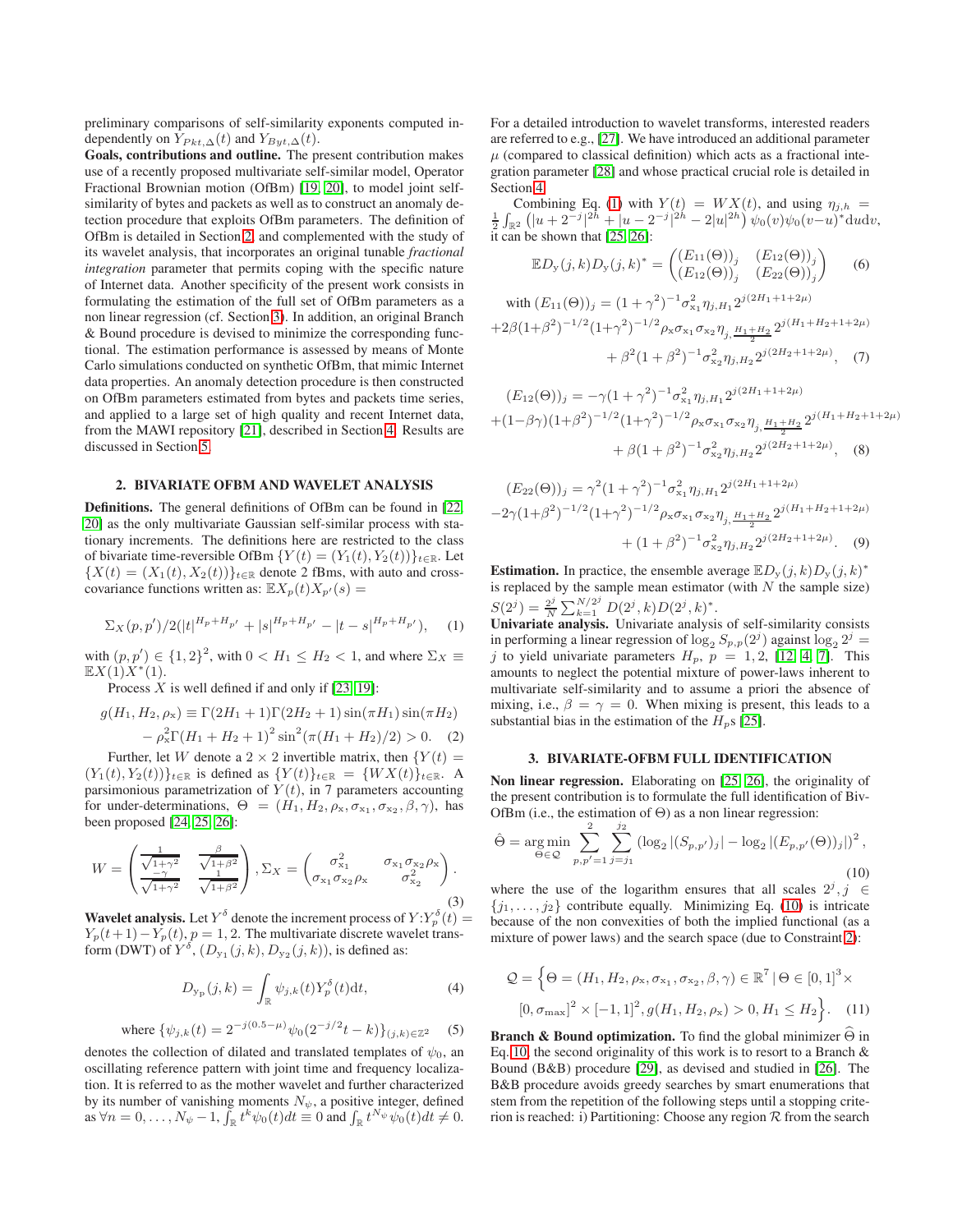space and divide it into two smaller regions  $\mathcal{R}_a$  and  $\mathcal{R}_b$ ; ii) Bounding: Compute lower and upper bounds of the objective function in Eq. [10,](#page-1-3) on  $\mathcal{R}_a$  and  $\mathcal{R}_b$ . Lower bounds are obtained by *interval arithmetic* (cf. [\[30\]](#page-4-29)), a technique that combines elementary operations to produce rough lower bounds ; iii) Pruning: Discard regions that do not satisfy Eq. [2](#page-1-4) and regions whose lower bound is larger than the smallest upper bound. The corresponding algorithm solving [\(10\)](#page-1-3) is fully detailed in [\[26\]](#page-4-25) and MATLAB routines will be made publicly available at the time of publication.

Estimation performance. The estimation performance of the proposed B&B procedure is assessed by Monte Carlo simulation. The procedure is applied to independent copies of synthetic OfBm, whose sample size ( $N \simeq 3600$ ) and parameter settings  $(1 \geq \hat{H}_2 \geq \hat{H}_1 \geq 0.8$ , cf. Fig. [3](#page-3-0) and  $\hat{\rho} = 0.8$ ) match those observed or expected for the Internet traffic analyzed here  $|H_2 - H_1| = 0$ or  $|H_2 - H_1| \simeq 0.2$ , with or without mixing W. Synthesis and analysis procedures were devised by ourselves. The quality of the estimation performance is quantified in Fig. [1,](#page-2-2) which shows that whereas correlation and mixing parameters remain difficult to estimate for short time series, and settings that mimic Internet traffic, while  $H_1$  and  $H_2$  are always well estimated.



<span id="page-2-2"></span>Fig. 1. Estimation performance on synthetic OfBm, for four configurations potentially matching Internet Traffic:  $(H_1, H_2)$  =  $(0.9, 0.9)$  or  $(0.7, 0.9)$ ,  $(\beta, \gamma) = (0, 0)$  or  $(0.5, 0.5)$ .

# <span id="page-2-0"></span>4. MAWI DATABASE AND RANDOM PROJECTIONS

MAWI database. The MAWI repository [\[21,](#page-4-20) [31\]](#page-4-30) is an on-going collection of Internet traffic traces, captured within the *WIDE* backbone network (AS2500) that connects Japanese universities and research institutes to the Internet. Packet 5-tuple and timestamps, collected daily from 14:00 to 14:15 (Japanese Standard Time), are anonymized and made publicly available. Each trace contains roughly 100 to 150 million IP packets.

Random projections. As discussed in Section [1,](#page-0-1) a major issue in anomaly detection consists in defining and computing a reference normal traffic for comparisons. Yet, the ever varying nature of Internet traffic precludes the use of traffic collected another day or from another network [\[4,](#page-4-3) [7\]](#page-4-6). Instead, the use of random projections (or sketches) [\[6\]](#page-4-5) has been shown to be a relevant procedure to construct self-reference of normal traffic. In random projections, each IP packet is attributed to one of the  $M$  outputs of a hash table [\[32\]](#page-4-31), acting on one selected element of the 5-tuple (here the IP Source address). Therefore, all packets of any given flow with the same IP Source address are allocated together to the same randomly chosen entry in the hashtable. Traffic is hence split into M sub-traffic. When traffic contains no anomaly, all sketches are expected to be statistically equivalent. When traffic contains some anomalies, associated to one same IP Source address, all corresponding packets are associated to the same sketch, while all other sketches are anomaly free. Comparisons across sketches can then be used to construct reference statistics for normal traffic and hence to detect anomalies.

Fractional integration. While in OfBm model, theoretically  $0 < H_1 < H_2 < 1$ , estimated H for normal traffic takes large values, close to 1, as well documented in [\[4,](#page-4-3) [7\]](#page-4-6). This practically raises severe issues with respect to the proposed B&B procedure described above, as some data may randomly and accidentally lead to  $H$  that exceeds the allowed range. This is illustrated in the reports of univariate based estimates of  $H$  (bottom row in Fig. [3\)](#page-3-0), since univariate wavelet based estimation does not force  $H \in (0, 1)$  (cf. e.g., [\[12,](#page-4-11) [4,](#page-4-3) [7\]](#page-4-6)). To circumvent this issue, the present contribution introduces an extra fractional integration parameter  $\mu$  in the definition of the wavelet coefficients, cf. Section [2.](#page-1-0) Instead of using a single and standard  $\mu \equiv 1$  that matches synthetic OfBm with Internet data, wavelet coefficients are computed using  $\mu_W = 1/2$ (in Eq. [5\)](#page-1-5) while the B&B procedure is applied with  $\mu_B = 1$  (in Eqs. [7](#page-1-6) to [9\)](#page-1-7): This amounts to fractionally integrate data to force  $H_1$ and  $H_2$  to live well in the middle of the  $(0, 1)$  range. Estimation of  $H_1$  and  $H_2$  needs then only to be shifted a posteriori by  $\mu_B - \mu_W$ . Because, we will mostly use  $H_2 - H_1$ , this does not impact results and conclusions. We see the practical possibility of decoupling and tuning parameters  $0 < \mu_W = 1/2 < 1$  and  $\mu_B = 1$  as an original and practically efficient trick in the proposed procedure that permits to adjust to the specificities of real world data.

#### <span id="page-2-1"></span>5. OFBM MODELING AND ANOMALY DETECTION

Setting. Results are reported here for four traces collected on four different days, in 2008, 2013, 2014 and 2015, as typical and very recent examples of Internet traffic for the case study intended here. Hash tables with  $M = 16$  outputs are used. Sketches are aggregated at  $\Delta_0 = 0.25$ s, as it is now well documented that in Internet traffic, self-similarity develops across scales ranging from seconds to hours [\[12,](#page-4-11) [4,](#page-4-3) [7\]](#page-4-6). Examples of aggregated sketches are illustrated in Fig. [2](#page-3-1) both for packets (first column) and bytes (last column). Wavelet analysis is conducted using least asymmetric orthogonal Daubechies wavelets with  $N_{\psi} = 2$  vanishing moments [\[27\]](#page-4-26). The minimization of Eq. [\(10\)](#page-1-3) is conducted using scales  $j_1 = 3$  to  $j_2 = 8$ , corresponding respectively to time scales ranging from 2s to 1min (as available data are limited to 15min durations). Although the full identification of Biv-OfBm requires 7 parameters, we focus here on the estimation of the 5 most interesting parameters, namely  $\Theta = (H_1, H_2, \beta, \gamma, \rho_x)$  and set  $\sigma_{x_1} = \sigma_{x_2} = 1$  by a priori data normalization. Estimation of Θ is done based on the proposed B&B procedure for each sketch of each dataset.

Metadata and ground truth. Metadata regarding anomalies in Internet MAWI traffic were provided to us by experts via the outputs of a computerized procedure, MawiLab [\[33\]](#page-4-32), inspecting the content of Internet traffic in an automated and systematic manner: MawiLab relies on the combined use of several benchmark anomaly estimators. It is worth emphasizing that these metadata thus do not constitute the ground truth but only indications against which the outputs of the proposed detection procedure can be compared.

Internet traffic statistical modeling with Biv-OfBm. Fig. [2](#page-3-1) illustrates a posteriori that the joint statistics of packet and byte counts, empirically estimated using  $S_{p,p'}(j)$ , match well Biv-OfBm model  $E_{p,p'}(\hat{\Theta})$ , with parameters  $\hat{\Theta}$  estimated using the proposed B&B minimization procedure. It also shows that OfBm models equally relevantly sketches with and without anomalies, yet with obviously different estimated parameters  $\hat{\Theta}$ . Fig. [2](#page-3-1) shows that the use of the chosen 5 parameter parametrization is satisfactory.

Anomaly detection. Parameters Θ estimated for each sketch and each trace were compared with the available MawiLab anomaly metadata. First inspections, not reported here for space reasons, show that the estimated correlation  $\rho$  and mixing  $\beta$  and  $\gamma$  parame-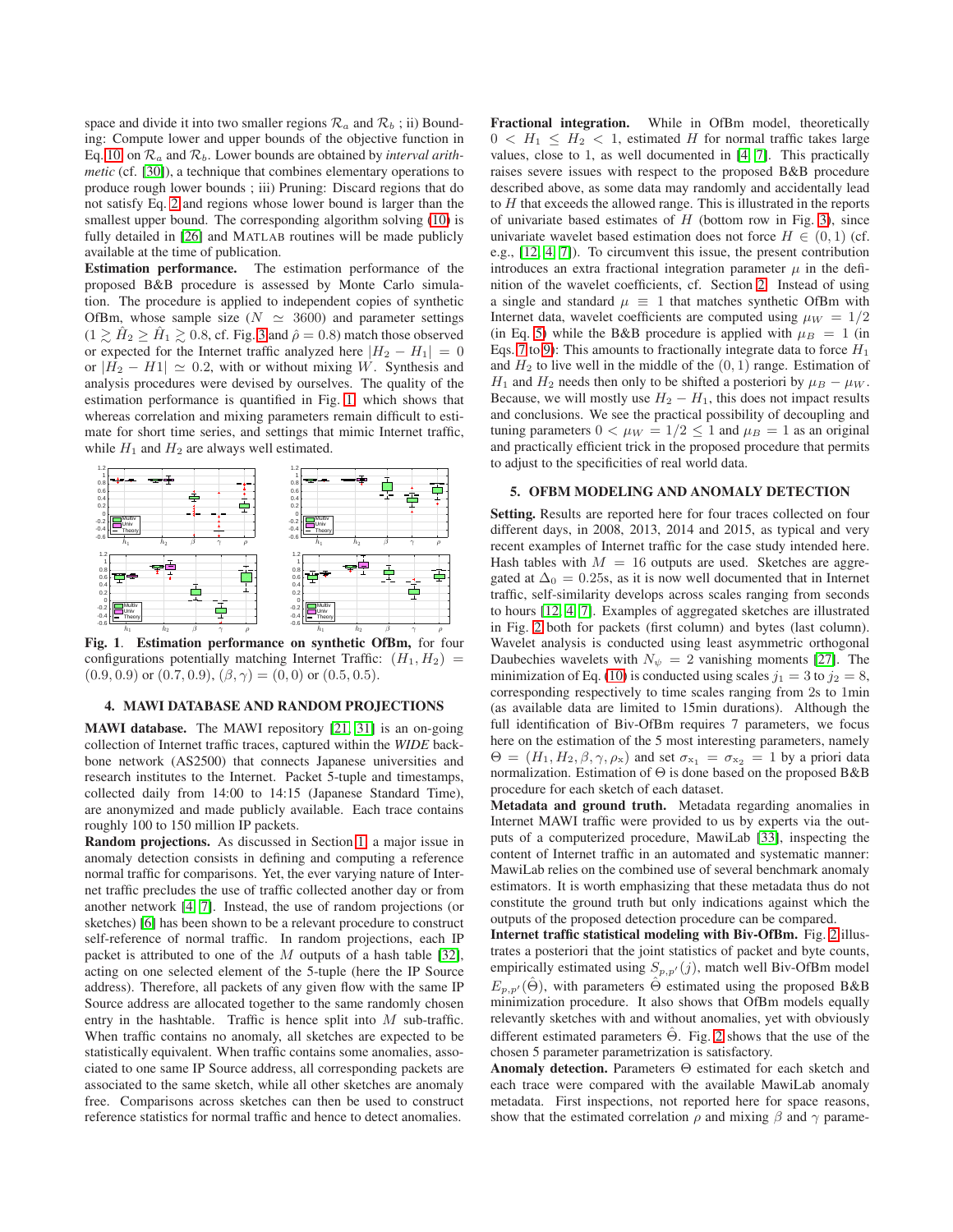

<span id="page-3-1"></span>Fig. 2. Bivariate-OfBm model for packet and byte aggregated time series. First and last column: Normalized Pkt and Byte count time series ; 2nd to 4th column: comparisons of  $\log_2 S_{p,p'}$  (blue) vs.  $\log_2 E_{p,p'}(\hat{\Theta})$  (red) for  $(p,p') = (1,1), (1,2)$  and  $(2,2)$ . Sketch without (top) and with (bottom) anomaly.



<span id="page-3-0"></span>Fig. 3.  $H_2 - H_1$  as an anomaly detector. Top row: bivariate analysis,  $H_2$ ,  $H_1$  and  $|H_2 - H_1|$  (multiplied by 2 for readability) as functions of the sketch labels. Bottom row: univariate analysis,  $H_{Byt}^U$ ,  $H_{Pkt}^U$ sketch labels. The vertical grey lines indicate sketches tagged by experts as containing the largest number of anomalous packets. From left to right: Data collected in 2008, 2013, 2014 and 2015.

ters do not seem to correlate well with the occurrence of anomalies. This may partly be explained by the poor estimation performance for these parameters, as observed in Monte Carlo simulations, in a comparable setting. This analysis however clearly indicates that mixing parameters  $\beta$  and  $\gamma$  significantly depart form 0, thus showing the need for bivariate estimation for a non-biased estimation of parameters  $H_1$  and  $H_2$ . Comparison of top and bottom rows in Fig. [3](#page-3-0) shows significant discrepancies between the univariate estimates  $(H_{\text{byt}}^U, H_{\text{pkt}}^U)$  and the bivariate ones  $(H_1, H_2)$ , which clearly illustrate the limitations and biases of univariate analysis.

The inspection of  $H_1$  and  $H_2$  estimated from the bivariate B&B procedure tends to show that large deviations of  $|H_2 - H_1|$  from 0, match a significant number of sketches marked by MawiLab as containing a large number of *anomalous packets*, cf. Fig. [3,](#page-3-0) top row. A close inspection of Fig. [3](#page-3-0) shows that the agreement between departures from 0 and occurrences of anomaly is not perfect, which may have two origins: As mentioned above, metadata are not the ground truth, and some anomalies might have been missed by MawiLab procedure. Alternatively, some anomalies relevantly detected by MawiLab may not be signed by a departures of  $|H_2 - H_1|$  from 0 which may in turn indicate specific subclasses of anomalies. These discrepancies, requiring deeper expert inspection, will be further investigated. However, expert inspections indicate that i) the *Trinocular* anomaly, specific to a computer network experiment being run on the MAWI network [\[34\]](#page-4-33), is systematically detected ; ii) 96% of Deny-of-Service attacks were detected for 2013 ; and iii) 100% of Heavy Hitter anomalies were detected in 2014.

These case study results are altogether very encouraging and consistent with the queuing mechanism connecting self-similarity to heavy tail distribution of Internet objects proposed in [\[15,](#page-4-14) [16,](#page-4-15) [17\]](#page-4-16) that leads to predict identical Hurst exponents for packets and bytes. They are also consistent with prior empirical results, relying on univariate analysis of bytes and packets that tend to comfort  $H^{\text{byt}} \simeq H^{\text{pkt}}$  for normal traffic, while departures of  $H^{\text{byt}}$  from  $H<sup>plt</sup>$  may indicate anomalies [\[4,](#page-4-3) [7\]](#page-4-6).

# 6. CONCLUSIONS AND PERSPECTIVES

The present contribution promotes the use of multivariate models for self-similarity, such as OfBm and proposes, to the best of our knowledge, the first procedure for the full identification of OfBm. It consists of a non-linear regression on log wavelet coefficients, solved by an original Branch and Bound procedure. Numerical simulations conducted on independent copies of synthetic OfBm show that the propose procedure achieves, in parameter settings that match those observed in Internet traffic, satisfactory performance for the estimation of the Hurst exponents  $H_1$  and  $H_2$ , while the estimation of the correlation and mixing parameters turns more difficult in such settings. MATLAB procedures implementing analysis and synthesis will be made publicly available at the time of publication.

It is then shown that bivariate OfBm constitutes a relevant model to describe jointly the scale invariance properties observed in Internet traffic for both packet and byte time series. It also shows that Biv-OfBm is relevant both for regular or normal traffic and for traffic with anomalies. These per se original results permit to conduct an anomaly detection case study, which in turn provides significant evidence that certain types of anomalies are marked by a significant discrepancy between  $H^{\text{byt}} \simeq H^{\text{pkt}}$ . Results are satisfactory enough to call for a large scale systematic study, with enriched metadata, that may permit not only the detection of anomalies but also the classification of the types of anomalies that can be detected by a change in their scale invariance properties. This is under current investigation.